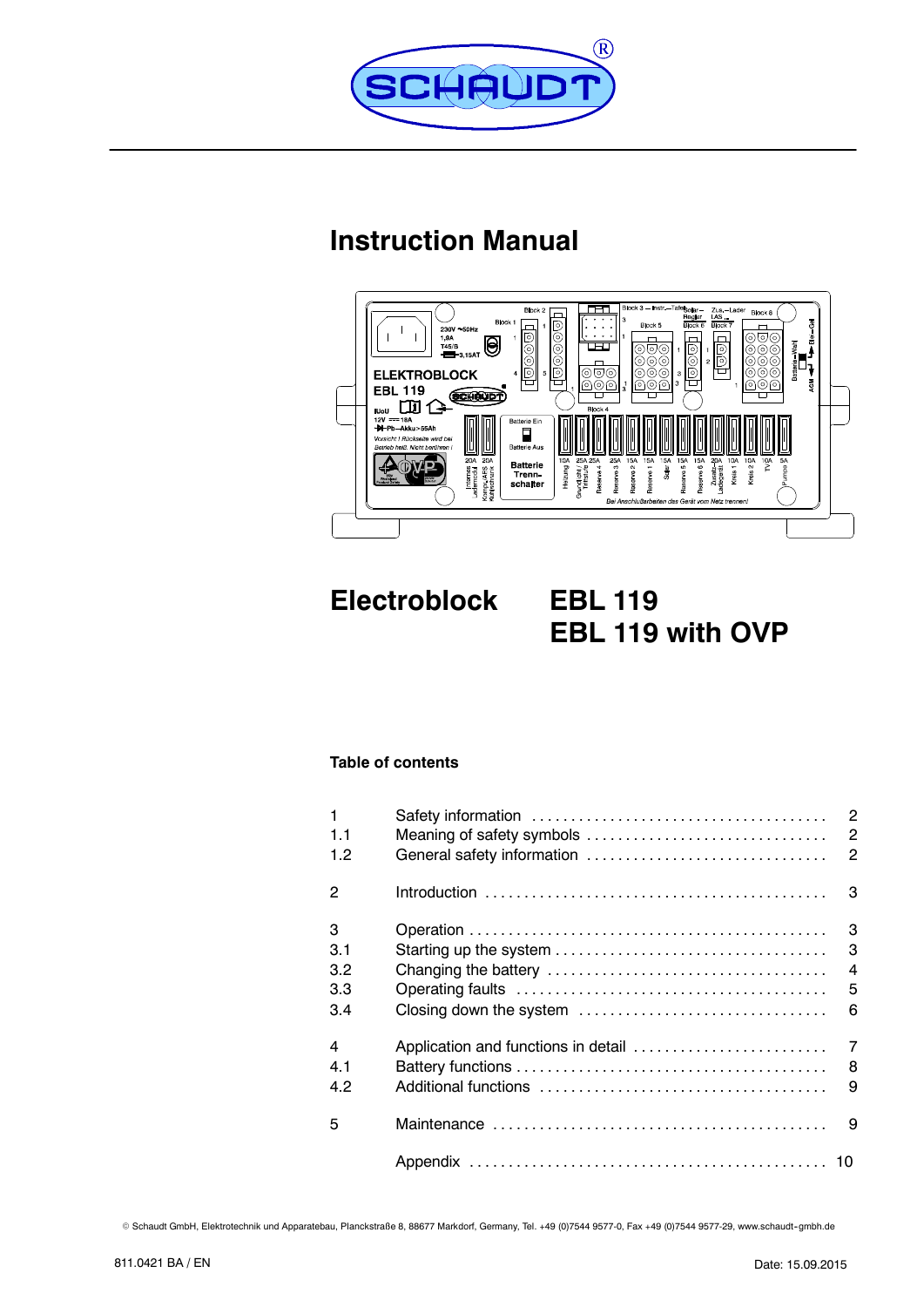

### **1 Safety information**

### **1.1 Meaning of safety symbols**

### **A DANGER!**

Failure to comply with this sign may result in danger to life or physical condition.



### Y **WARNING!**

Failure to comply with this sign may result in injury.



#### **ATTENTION!**

Failure to comply with the sign may result in damage to equipment or other connected loads.

### **1.2 General safety instructions**

The design of the device is state-of-the-art and complies with approved safety regulations. Failure to observe the safety instructions may nonetheless lead to injury or damage to the device.

Only use the device when it is in perfect technical condition.

Any faults affecting the safety of individuals or the proper functioning of the device must be repaired immediately by specialists.



### **A** DANGER!

230V units carrying mains voltage.

Risk of fatal injury due to electric shock or fire:

- Do not carry out maintenance or repair work on the device
- If cables or the device housing are damaged, no longer use the device and isolate it from the power supply
- Ensure that no liquids enter the device



### Y **WARNING!**

Hot components

Burns:

- $\bullet$  Only change blown fuses when the device is fully de-energised
- Blown fuses may only be replaced once the cause of the fault is known and has been rectified
- Never bypass or repair fuses
- Only use original fuses rated as specified on the device
- Device parts can become hot during operation. Do not touch them.
- Never store heat sensitive objects close to the device (e.g. temperature sensitive clothes if the device has been installed in a wardrobe)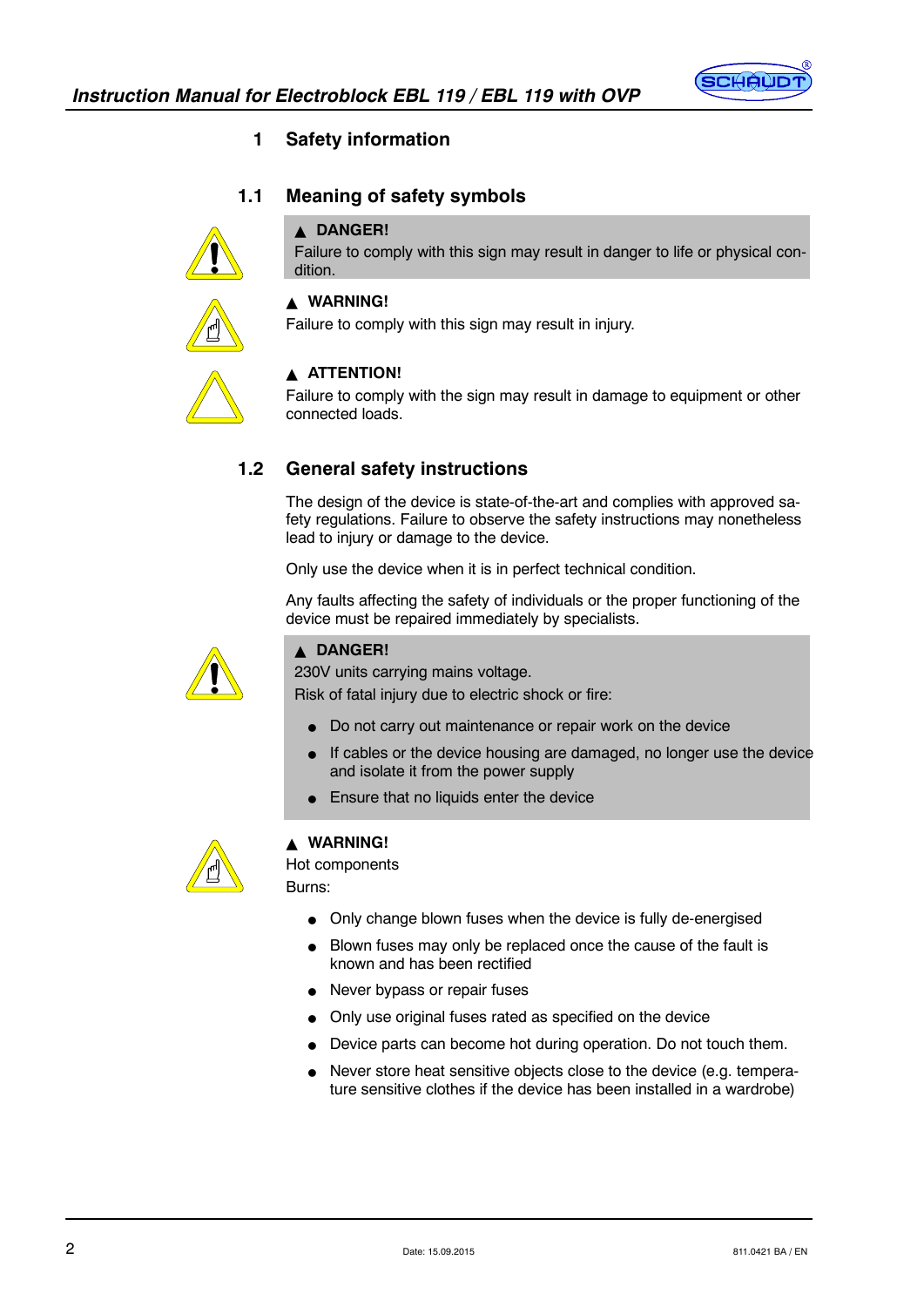

#### **2 Introduction**



 $\triangle$  This device is intended solely for use in vehicles.

This instruction manual contains important information on safe operation of the device. Make sure you read and follow the safety instructions provided.

The operating instructions should always be kept in the vehicle. All safety information must be passed on to other users.



This device is not intended to be used by those (including children) with limited physical, sensory or mental aptitude or lack of experience and/or knowledge unless they are supervised by a person responsible for their safety or have received instruction from this person as to how the device is used.

Children must be supervised to ensure they do not play with the device.

### **3 Operation**

The electroblock is operated solely via the IT ... / LT ... control and switch panel connected. .

For daily use, no operation is needed on the EBL 119 electroblock or EBL 119 with OVP (exception: the battery cut-off switch should be disabled when the vehicle is not in use, see Section 3.4).

Settings only have to be carried out once if the battery type is changed (AGM or lead-gel), during initial start-up or when retrofitting accessories (see Section 3.2 and the installation instructions).

The EBL 119 with OVP electroblock is suitable for all applications in which the risk of overvoltage is particularly high. For example, lightning strikes to the national grid, generator operation, poor electronic installations or trips to distance countries. **Overvoltage protection OVP**

> For this, an overvoltage protection unit is fitted in the electroblock between the mains connection and the charge module.

### **3.1 Starting up the system**



#### **A ATTENTION!**

Incorrect electroblock settings.

Damage to connected devices. Therefore prior to starting:

- $\bullet$  Ensure the leisure area battery is connected.
- Ensure that the battery selector switch (Fig. 4, Pos. 10) is set to the correct position for the battery installed.
- Turn the battery cut-off switch (see Fig. 4, Pos. 12) to "On".
- Use the main 12V switch (see instruction manual of relevant control and switch panel) to switch on/off all the consumers and the control and switch panel.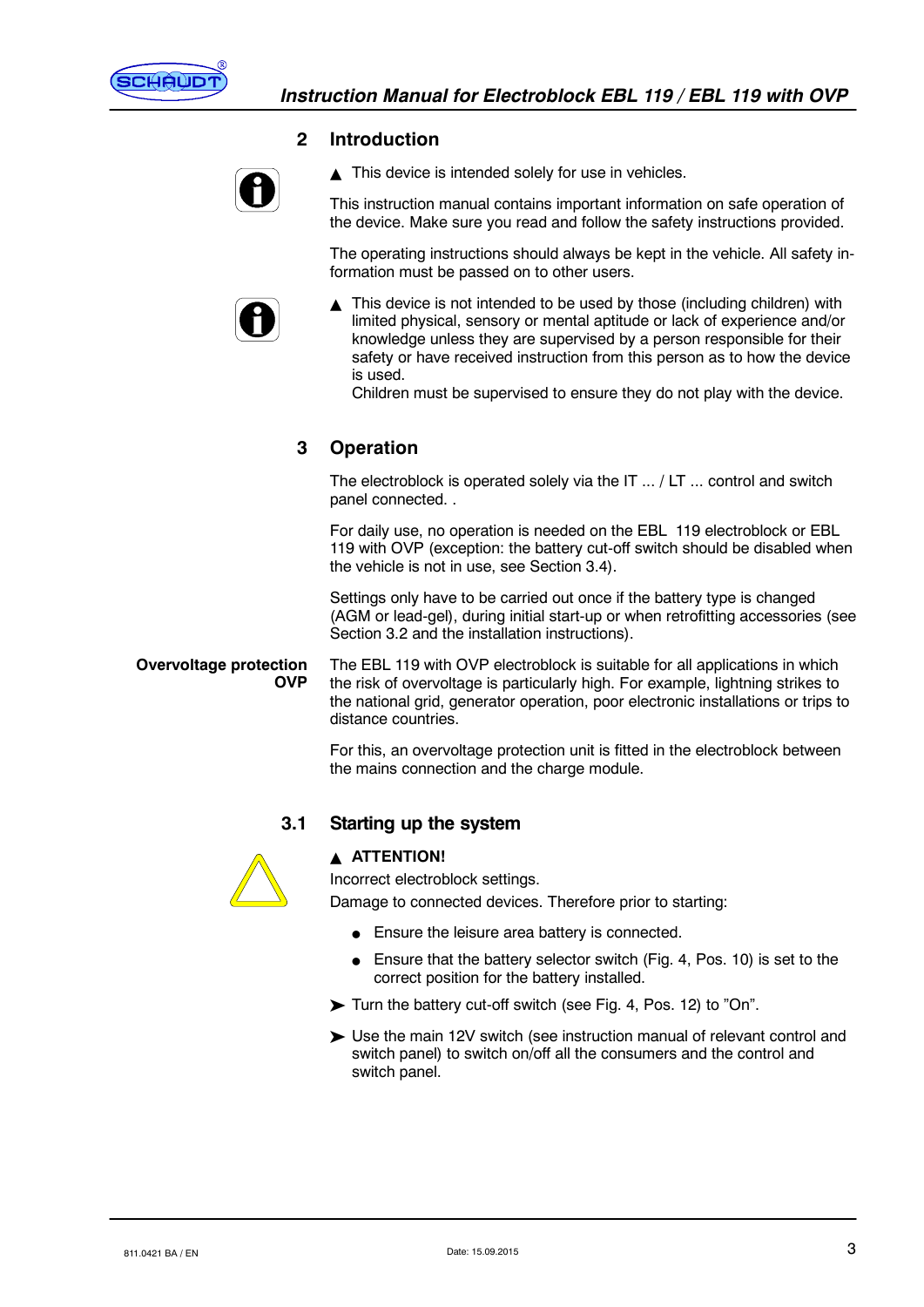

The following outputs are exceptions:

- Floor light/step
- Heater
- AES/compressor refrigerator
- 

Spare 4

Frost protection valve

These outputs are not disabled via the main switch of the IT ... /LT control and display panel.

Please refer to the operating instructions of the IT ... /LT... control and switch panel for further information. .

### **3.2 Changing the battery**

### **A ATTENTION!**

Use of incorrect battery types or incorrectly rated batteries. Damage to the battery or devices connected to the electroblock:

- Batteries may only be changed by qualified personnel.
- Follow the battery manufacturer's instructions.
- Only use the electroblock to connect to 12V power supplies with rechargeable 6-cell lead-gel or AGM batteries. Do not use any unsuitable battery types.
- **Changing the battery**

 $\triangle$  Normally only batteries of the same type and capacity should be used, i.e. the same as those installed by the manufacturer.

- Electrically isolate the battery from the electroblock. For this, switch off the battery separation switch on the electroblock (refer also to Section 3.4).
- Replace the battery.
- After changing the battery, recheck which type of battery has been inserted.



### **A DANGER!**

Incorrect setting of the battery selector switch.

Risk of explosion due to build up of explosive gases:

- $\bullet$  Move the battery selector switch to the correct position.
- Disconnect the electroblock from the mains before adjusting the battery selector switch.



Fig 1 Battery selector switch



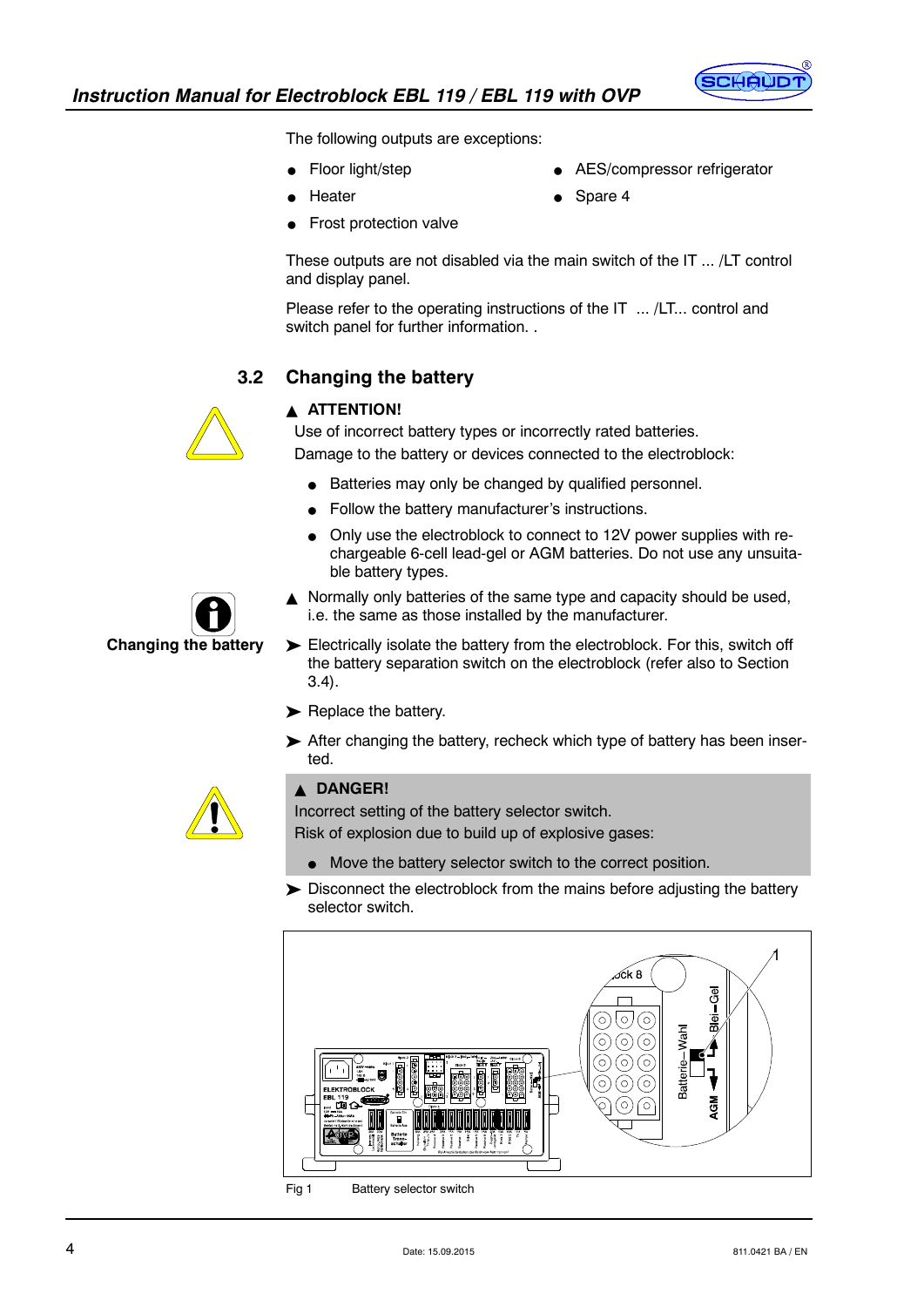

- Move the battery selector switch (Fig. 1, Pos. 1) to the correct position using a thin object (e.g. a ballpoint pen):
	- Lead-gel battery: Move the battery selector switch to "Lead-gel".
	- AGM battery: Move the battery selector switch to "AGM".
- $\triangleright$  Start up the system as described in Section 3.1.

#### **Starting up the system**

#### **3.3 Faults**

**Flat vehicle fuses**

A flat battery or defective fuse is the cause of most faults in the power supply system.

**Discharged battery - start motor**

If the battery is discharged, consumers can always be powered by starting the engine of the base vehicle.

Please contact our customer service address if you cannot rectify the fault using the following table.

If this is not possible, e.g. if you are abroad, you can have the electroblock repaired at a specialist workshop. In this case, you must ensure that the warranty is not invalidated by incorrect repairs being carried out. Schaudt GmbH will not accept any liability for damage resulting from such repairs.

| <b>Fault</b>                                                                                                         | Possible cause                           | Remedy                                                                                       |
|----------------------------------------------------------------------------------------------------------------------|------------------------------------------|----------------------------------------------------------------------------------------------|
| Leisure area battery is not<br>charged during 230V ope-<br>ration (battery voltage<br>constantly below 13.3 V)       | No mains voltage                         | Switch on the automatic<br>circuit breaker in the vehi-<br>cle; check the mains vol-<br>tage |
|                                                                                                                      | Too many consumers are<br>switched on    | Switch off any consumers<br>not required                                                     |
|                                                                                                                      | Defective electroblock                   | Contact customer service                                                                     |
| Living area battery is over-<br>charged during 230V ope-<br>ration (battery voltage<br>constantly above 14.5 V)      | Defective electroblock                   | Contact customer service                                                                     |
| Starter battery is not char-<br>ged during 230V opera-<br>tion (battery voltage con-<br>stantly below 13.0 V)        | No mains voltage                         | Switch on the automatic<br>circuit breaker in the vehi-<br>cle; check the mains vol-<br>tage |
|                                                                                                                      | Too many consumers are<br>switched on    | Switch off any consumers<br>not required                                                     |
|                                                                                                                      | Defective electroblock                   | Contact customer service                                                                     |
| Leisure battery is not<br>charged during mobile                                                                      | Defective alternator                     | Have the alternator chek-<br>ked                                                             |
| operation (battery voltage<br>below 13.0 V)                                                                          | No voltage on D+ input                   | Have the fuse and cabling<br>checked                                                         |
|                                                                                                                      | Defective electroblock                   | Contact customer service                                                                     |
| The leisure battery is<br>overcharged during mo-<br>bile operation (battery vol-<br>tage permanently above<br>14.3 V | Defective alternator                     | Have the alternator chek-<br>ked                                                             |
| The refrigerator does not<br>work during mobile opera-<br>tion                                                       | No power supply to the re-<br>frigerator | Have the fuse (20A of sup-<br>ply; possibly 2A of the D+<br>signal) and wiring checked       |
|                                                                                                                      | Defective electroblock                   | Contact customer service                                                                     |
|                                                                                                                      | Defective refrigerator                   | Havetherefrigeratorchek-<br>ked                                                              |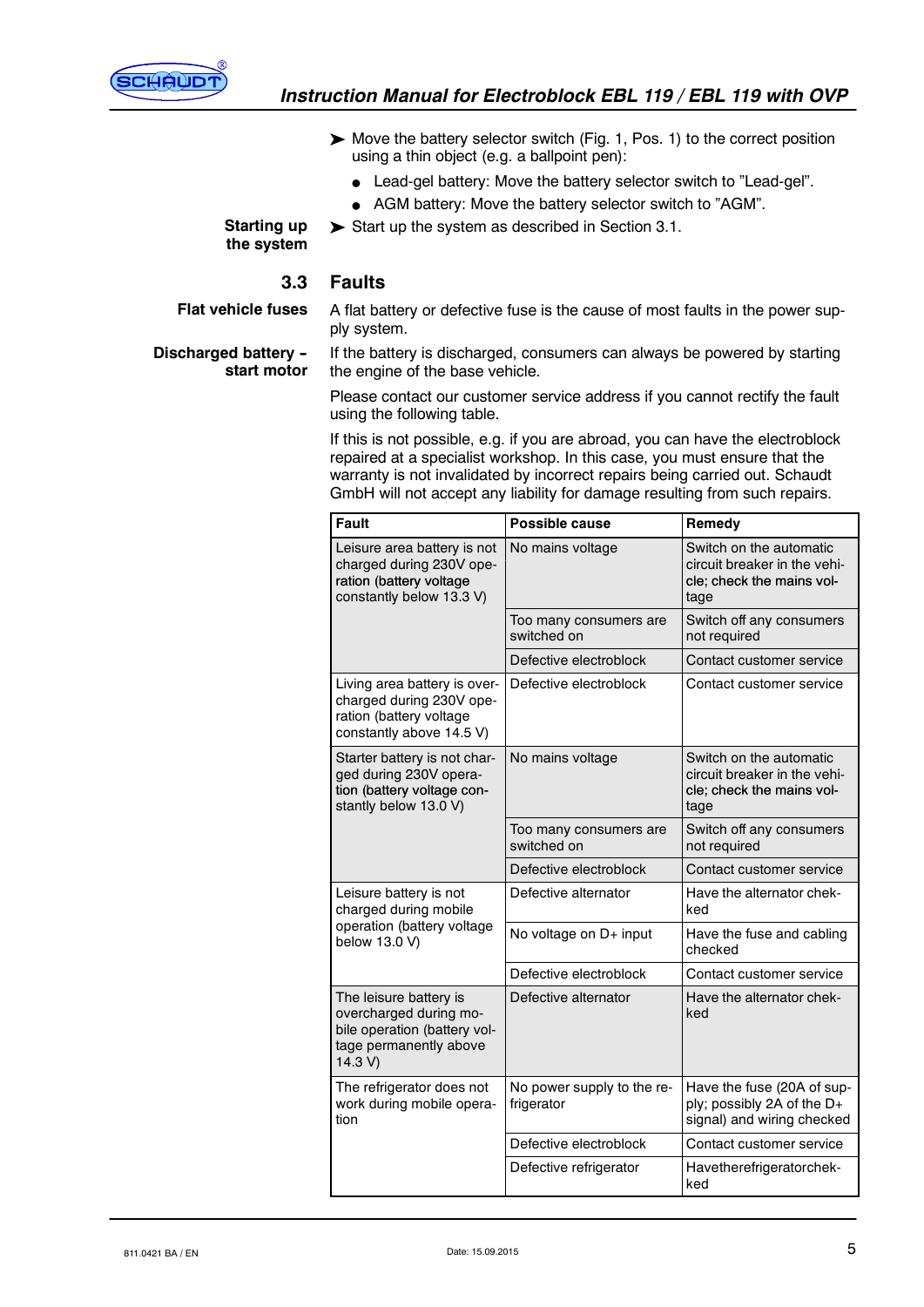

| Fault                                           | Possible cause                                                        | Remedy                                                                  |
|-------------------------------------------------|-----------------------------------------------------------------------|-------------------------------------------------------------------------|
| Solar charging does not<br>work                 | Solar charge regulator not<br>plugged in                              | Plug in solar charge regu-<br>lator                                     |
|                                                 | Defective fuse or cabling                                             | Have the fuse and cabling<br>checked                                    |
|                                                 | Solar charge regulator de-<br>fective                                 | Have solar charge regula-<br>tor checked                                |
| 12V supply does not work<br>in the leisure area | 12V main switch for the li-<br>ving area battery is swit-<br>ched off | 12V main switch for the li-<br>ving area battery must be<br>switched on |
|                                                 | Not all plugs/fuses are<br>plugged into the electro-<br>block         | Pug all plugs and fuses<br>(correct ratings) into the<br>electroblock   |
|                                                 | Defective fuse or cabling                                             | Have the fuse and cabling<br>checked                                    |
|                                                 | Defective electroblock                                                | Contact customer service                                                |



If the automatic shutdown mechanism of the battery monitor is triggered, fully charge the living area battery.

### **3.4 Closing down the system**

The battery is isolated by switching off the battery cut-off switch.

#### **A ATTENTION!**

Total discharge.

Damage to the leisure area battery:

 $\bullet$  Fully charge the living area battery before and after closing down the system. (Connect vehicle to the mains with an 80Ah battery at least 12 hours and with a 160Ah battery at least 24 hours).

Disconnect the living area battery from the 12V power supply if the motorhome is not used for a longer period (during the winter for example). **Closing down**

Fully charge the living area battery before closing down the system.

- $\triangleright$  Switch off from the main switch of the IT  $\ldots$  /LT $\ldots$  control and switch panel.
- Turn the battery cut-off switch (see Fig. 4, Pos. 12) to "Off". The following connections are isolated from the living area battery:
	- All 12V consumers
	- Frost protection valve
	- $\bullet$  Control and switch panel

The living area battery is then protected against total discharge. This only applies if the battery is intact. Follow the battery manufacturer's instructions.



 $\blacktriangle$  If the living area battery is isolated from the electroblock with the battery cut-off, the frost protection valve of the combination heater opens. A loss of water is possible (see the operating instructions for the combination heater).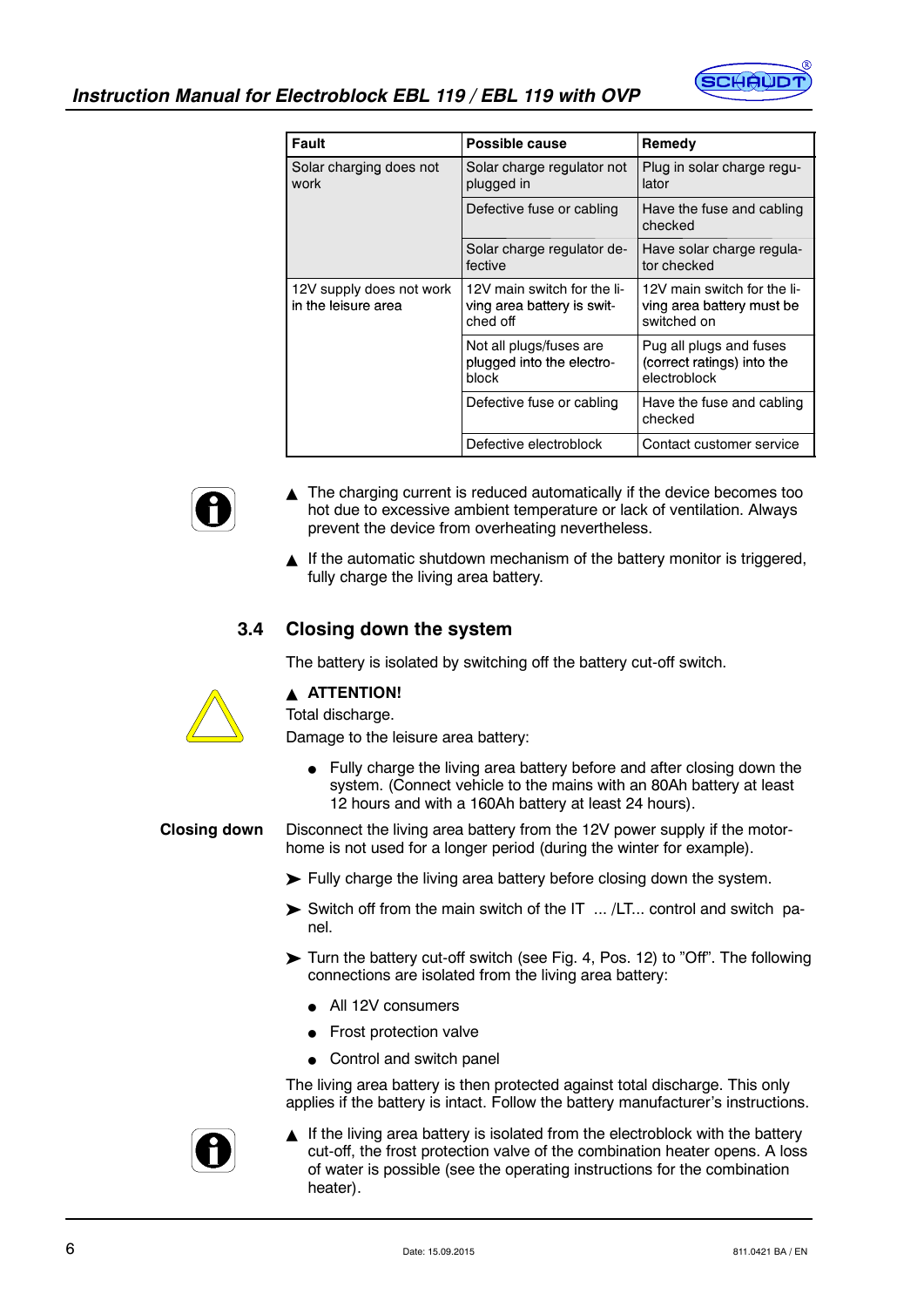

### **4 Application and functions in detail**

The electroblock is the central power supply unit for all 12V consumers in the vehicle's electrical system. It is usually located in a cupboard or storage area and is accessible from the front in order to change fuses.

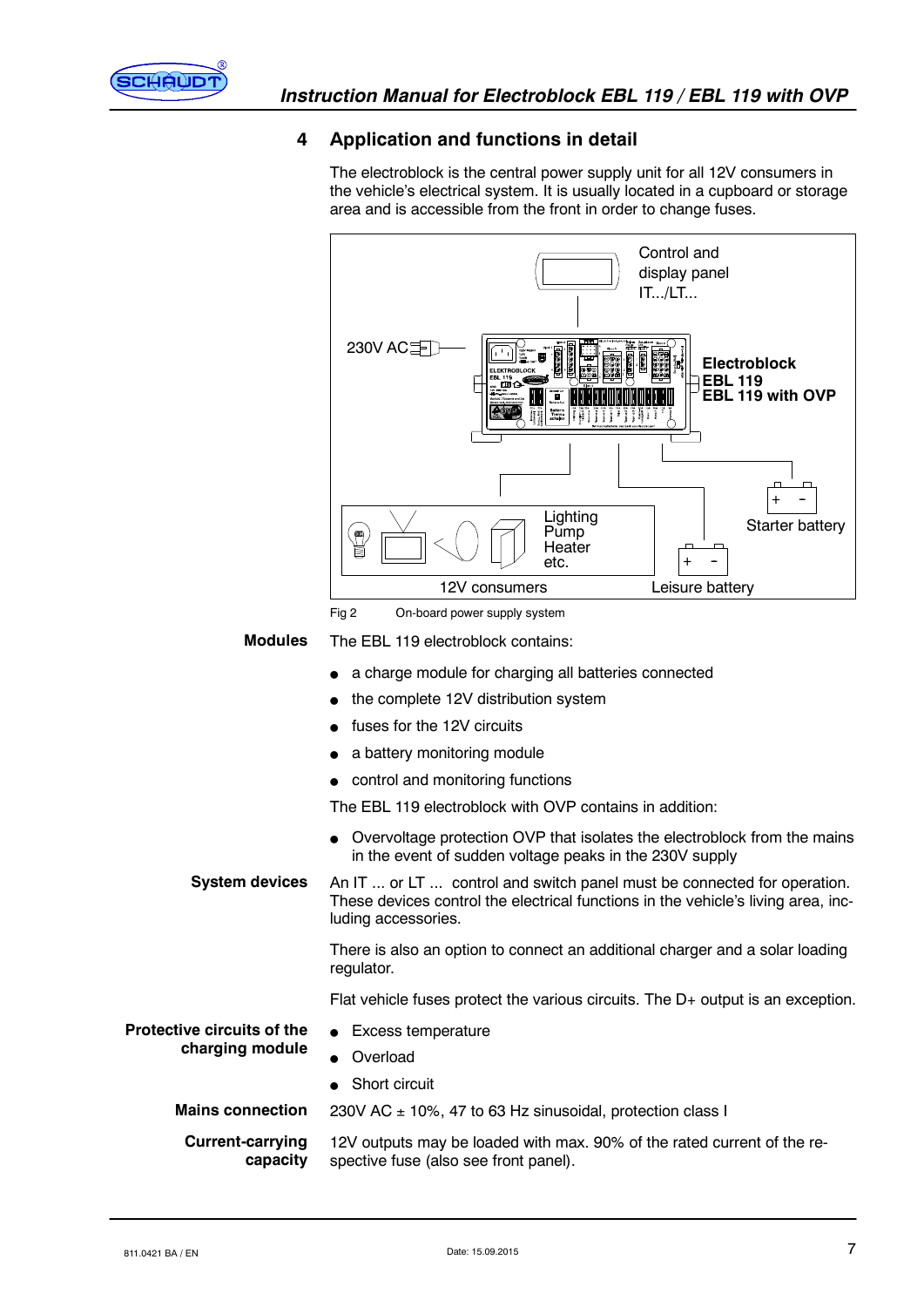

| <b>Suitable batteries</b>                             | 6-cell AGM or lead-gel batteries, 55 Ah and above                                                                                                                                                                                                                                                                                                                         |
|-------------------------------------------------------|---------------------------------------------------------------------------------------------------------------------------------------------------------------------------------------------------------------------------------------------------------------------------------------------------------------------------------------------------------------------------|
| <b>Battery charging</b><br>whilst moving              | Simultaneous charging of the starter battery and the living area battery via<br>the alternator, parallel connection of the batteries via a cut-off relay                                                                                                                                                                                                                  |
| <b>Battery isolation</b>                              | The battery is isolated with the battery cut-off switch.                                                                                                                                                                                                                                                                                                                  |
|                                                       | This prevents the living area battery from slowly discharging due to closed<br>circuit current while the vehicle is not in use.                                                                                                                                                                                                                                           |
| <b>Battery charging via</b><br>solar charge regulator | Maximum permitted charge current 14 A, protected with 15 A (only for lei-<br>sure area battery)                                                                                                                                                                                                                                                                           |
| <b>Battery selector switch</b>                        | The switching option provided by the battery selector switch ensures opti-<br>mum charging of the two battery types, lead-gel and AGM.                                                                                                                                                                                                                                    |
| <b>Automatic disconnector</b>                         | The battery monitor compares the current of the living area battery with a<br>reference current. As soon as the battery current drops below 10.5V, all 12V<br>consumers are switched off via main switch relays 1 and 2.                                                                                                                                                  |
|                                                       | Only the frost protection valve continues to be powered.                                                                                                                                                                                                                                                                                                                  |
|                                                       | The automatic disconnector is not triggered by short-term low voltage (shor-<br>ter than 2 seconds), caused by high current when switching on consumers.<br>If an overload or an insufficiently charged living area battery causes the vol-<br>tage to fall so low that the automatic disconnector is triggered, any non-es-<br>sential consumers should be switched off. |
|                                                       | If need be, the 12V supply can begin operation for a short time. For this,<br>switch on the 12V main switch on the control and switch panel.                                                                                                                                                                                                                              |
|                                                       | However, if the battery current remains below 11.0V, the 12V supply can not<br>be switched on again. Fully charge the living area battery as soon as possi-<br>ble. For more information, see the description of "battery voltages".                                                                                                                                      |

## **4.1 Battery functions**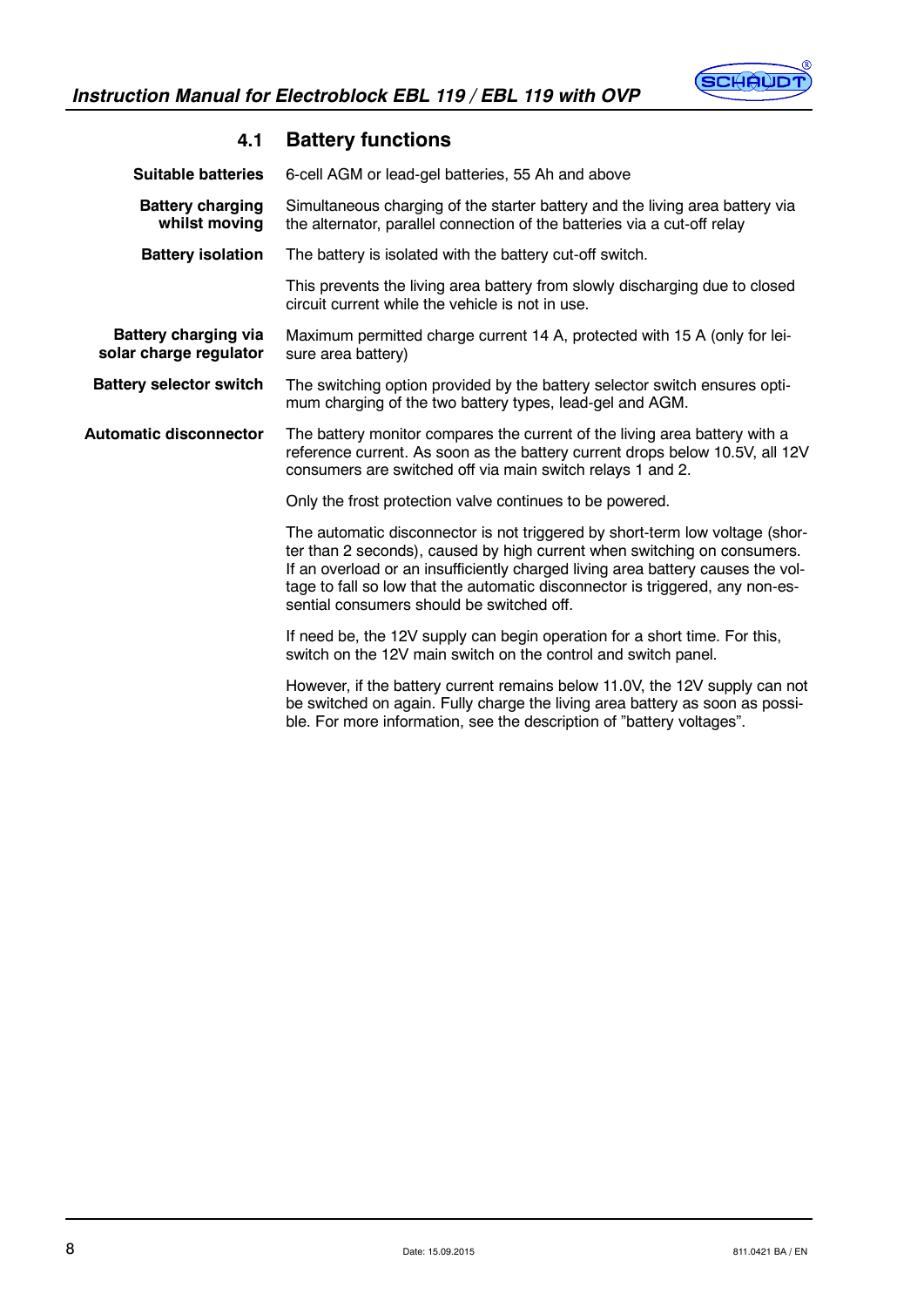

### **4.2 Additional functions**

| <b>Automatic switch</b><br>function for<br><b>AES/compressor</b><br>refrigerator | This relay supplies the AES/compressor refrigerator with power from the<br>starter battery when the vehicle engine is running and the D+ connection is<br>live. An AES refrigerator is powered by the living area battery when the vehi-<br>cle engine is not running. |                                                                                  |  |
|----------------------------------------------------------------------------------|------------------------------------------------------------------------------------------------------------------------------------------------------------------------------------------------------------------------------------------------------------------------|----------------------------------------------------------------------------------|--|
| <b>Mains charging</b><br>starter battery                                         | This feature provides an automatic max. 2 A float charge for the starter bat-<br>tery when the 230V mains is connected to the electroblock.                                                                                                                            |                                                                                  |  |
| Overvoltage protection<br>for the EBL 119 with<br><b>OVP</b>                     | The electroblock is isolated from the mains within 10ms in the event of a<br>voltage greater than 265 V $\sim$ eff. The electroblock switches itself back on<br>again by itself after the mains voltage has attained the normal value.                                 |                                                                                  |  |
| 5                                                                                | <b>Technical details</b>                                                                                                                                                                                                                                               |                                                                                  |  |
| 5.1                                                                              | <b>Mechanical details</b>                                                                                                                                                                                                                                              |                                                                                  |  |
| <b>Dimensions</b>                                                                | 130 x 275 x 170 (H x W x D in mm), including attachment feet                                                                                                                                                                                                           |                                                                                  |  |
| Weight                                                                           | $2.0$ kg                                                                                                                                                                                                                                                               |                                                                                  |  |
| Casing                                                                           | PA (polyamide), gentian blue (RAL 5010)                                                                                                                                                                                                                                |                                                                                  |  |
| <b>Front</b>                                                                     | Aluminium, powder coated, light grey (RAL 7035)                                                                                                                                                                                                                        |                                                                                  |  |
| 5.2                                                                              | <b>Electrical details</b>                                                                                                                                                                                                                                              |                                                                                  |  |
| <b>Mains connection</b>                                                          | 230V AC ±10%, 47 - 63 Hz sinusoidal, protection class I                                                                                                                                                                                                                |                                                                                  |  |
| <b>Current consumption</b>                                                       | 1.9A                                                                                                                                                                                                                                                                   |                                                                                  |  |
|                                                                                  | 6-cell lead-gel or AGM batteries, 80 Ah and above                                                                                                                                                                                                                      |                                                                                  |  |
| <b>Suitable batteries</b>                                                        |                                                                                                                                                                                                                                                                        |                                                                                  |  |
| <b>Standby current from</b><br>leisure battery                                   | controller electronics of refrigerator                                                                                                                                                                                                                                 | Dependent on the control panel: approx. 5 - 20 mA, plus consumption of           |  |
|                                                                                  | Conditions for the measurement:                                                                                                                                                                                                                                        |                                                                                  |  |
|                                                                                  |                                                                                                                                                                                                                                                                        | approx. 10 minutes after disconnection from the mains                            |  |
|                                                                                  | 12.6 V battery voltage                                                                                                                                                                                                                                                 |                                                                                  |  |
|                                                                                  | Battery alarm OFF                                                                                                                                                                                                                                                      |                                                                                  |  |
|                                                                                  | Battery cut-off switch ON                                                                                                                                                                                                                                              |                                                                                  |  |
|                                                                                  | Lighting for operator and control panel OFF                                                                                                                                                                                                                            |                                                                                  |  |
|                                                                                  | All consumers switched off                                                                                                                                                                                                                                             |                                                                                  |  |
|                                                                                  | 12V main switch off                                                                                                                                                                                                                                                    |                                                                                  |  |
| D+ loading                                                                       | without current consumption on D+ point                                                                                                                                                                                                                                | Loading of D+ output of the alternator by the electroblock approx. 0.5 mA        |  |
| <b>Current-carrying</b><br>capacity                                              | 12V outputs                                                                                                                                                                                                                                                            | A maximum of 90% of the nominal<br>current of the relevant fuse may be<br>drawn. |  |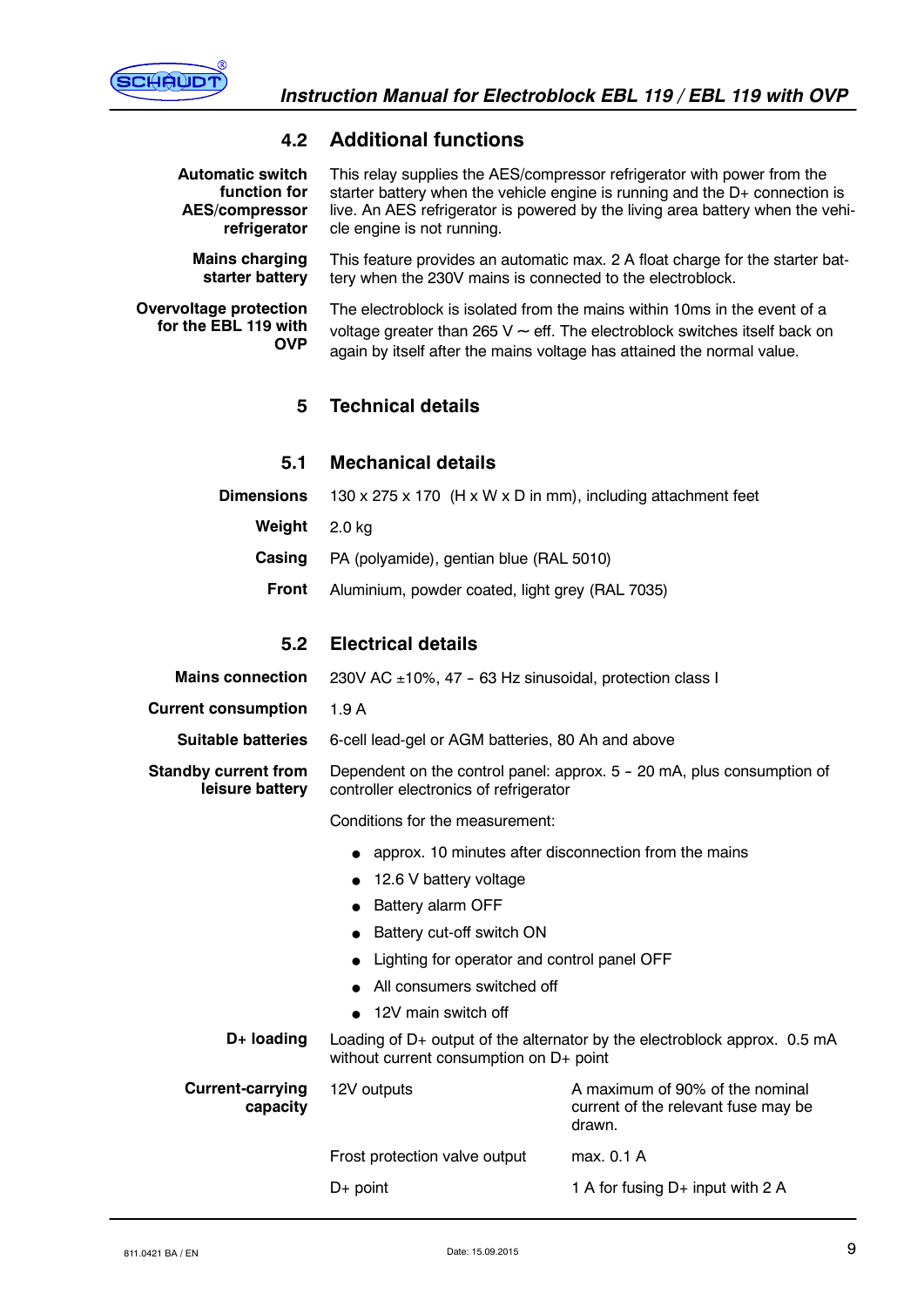

| <b>Battery charging via</b>                       | Leisure battery                                                                                                           |                                                                                                                                                |                                                                                                                                                               |
|---------------------------------------------------|---------------------------------------------------------------------------------------------------------------------------|------------------------------------------------------------------------------------------------------------------------------------------------|---------------------------------------------------------------------------------------------------------------------------------------------------------------|
| mains connector                                   | <b>Battery selector</b><br>switch setting                                                                                 | lead-gel                                                                                                                                       | <b>AGM</b>                                                                                                                                                    |
|                                                   | Charging curve                                                                                                            | <b>IUoU</b>                                                                                                                                    | <b>IUoU</b>                                                                                                                                                   |
|                                                   | Final charge voltage                                                                                                      | $14,4$ V / 16 h                                                                                                                                | $14,7$ V / 4 h                                                                                                                                                |
|                                                   | Charge current                                                                                                            | 18 A                                                                                                                                           | 18 A                                                                                                                                                          |
|                                                   | Voltage for float charge                                                                                                  | 13,7 V with automatic<br>switchover                                                                                                            | 13,7 V with automatic<br>switchover                                                                                                                           |
| <b>Battery charging of the</b><br>starter battery | <b>Starter battery</b>                                                                                                    |                                                                                                                                                |                                                                                                                                                               |
|                                                   | Charging current compensation charge<br>charging voltage                                                                  |                                                                                                                                                | max. 2 A<br>typ. $U_{Wbat}$ - 0,2 V                                                                                                                           |
| <b>Charging curve IUoU</b>                        | Battery voltage < 13,7 V<br>New charging cycle<br>switching over to main charge<br>with ca. 5 sec. delay                  |                                                                                                                                                |                                                                                                                                                               |
|                                                   | $U_{charge}$                                                                                                              |                                                                                                                                                |                                                                                                                                                               |
|                                                   | V                                                                                                                         | Full charge<br>Main charge<br>Uo                                                                                                               | Trickle charge<br>U                                                                                                                                           |
|                                                   | Lead-gel:14.4V<br>AGM:<br>14.7 V                                                                                          |                                                                                                                                                |                                                                                                                                                               |
|                                                   | Lead-gel:13.7V<br>AGM:<br>13.7V                                                                                           | 16 h for lead-gel                                                                                                                              |                                                                                                                                                               |
|                                                   |                                                                                                                           |                                                                                                                                                | $\sum_{\text{Time}}$                                                                                                                                          |
|                                                   |                                                                                                                           |                                                                                                                                                |                                                                                                                                                               |
|                                                   | Fig 3                                                                                                                     | Charging voltage curve with electroblock EBL 30                                                                                                |                                                                                                                                                               |
|                                                   | L<br>discharged batteries.                                                                                                | Main charge with maximum 18 A charging current, electronically limi-<br>ted, up to final charging voltage. Start of charge also for completely |                                                                                                                                                               |
|                                                   | Uo<br>battery type and is set on the device.                                                                              | Automatic switchover to full charge with constant 14.4 V (lead-gel) or<br>14.7 V (AGM). The duration of the full charge phase is based on the  |                                                                                                                                                               |
|                                                   | U<br>ging module is constant.                                                                                             | the compensation charge phase, the voltage at the output of the char-                                                                          | Automatic changeover to compensation charge with constant 13.7 V. In                                                                                          |
|                                                   | voltage falls below 13.7 V for more than 5 seconds when loaded. Start of<br>can also be operated without leisure battery. |                                                                                                                                                | Start of a new charging cycle by switching over to main charge, if the battery<br>charge also for completely discharged batteries. The internal charge module |
| Interrupting voltage for<br>EBL 119 with OVP      | Overvoltage: Approx. 265 $V \sim$ eff.<br>This values applies for distortion-free sinusoidal voltage.                     |                                                                                                                                                |                                                                                                                                                               |
| 5.3                                               | <b>Environmental parameters</b>                                                                                           |                                                                                                                                                |                                                                                                                                                               |
| <b>Operating temperature</b>                      | -20 $^{\circ}$ C to +45 $^{\circ}$ C                                                                                      |                                                                                                                                                |                                                                                                                                                               |
| Storage temperature                               | -20 °C to +70 °C                                                                                                          |                                                                                                                                                |                                                                                                                                                               |
| <b>Humidity</b>                                   | Operation in dry environment only                                                                                         |                                                                                                                                                |                                                                                                                                                               |
| CE                                                | CE mark                                                                                                                   |                                                                                                                                                |                                                                                                                                                               |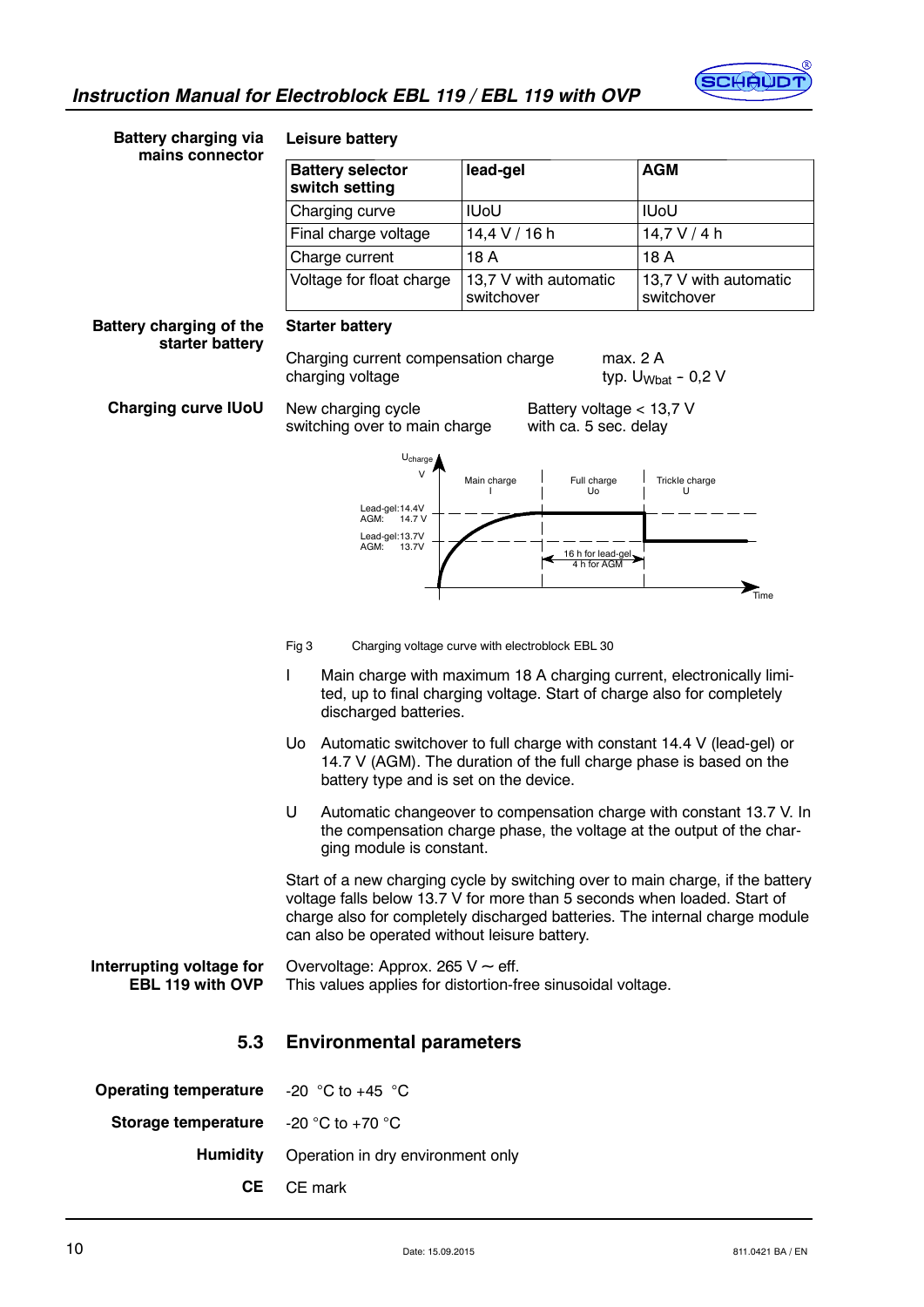

### **6 Maintenance**

The EBL 119 electroblock requires no maintenance.

Clean the electroblock with a soft, slightly damp cloth and mild detergent. Never use spirit, thinners or similar substances. Do not allow liquids to enter the electroblock. **Cleaning**

No part of this manual may be reproduced, translated or copied without express written permission.  $\odot$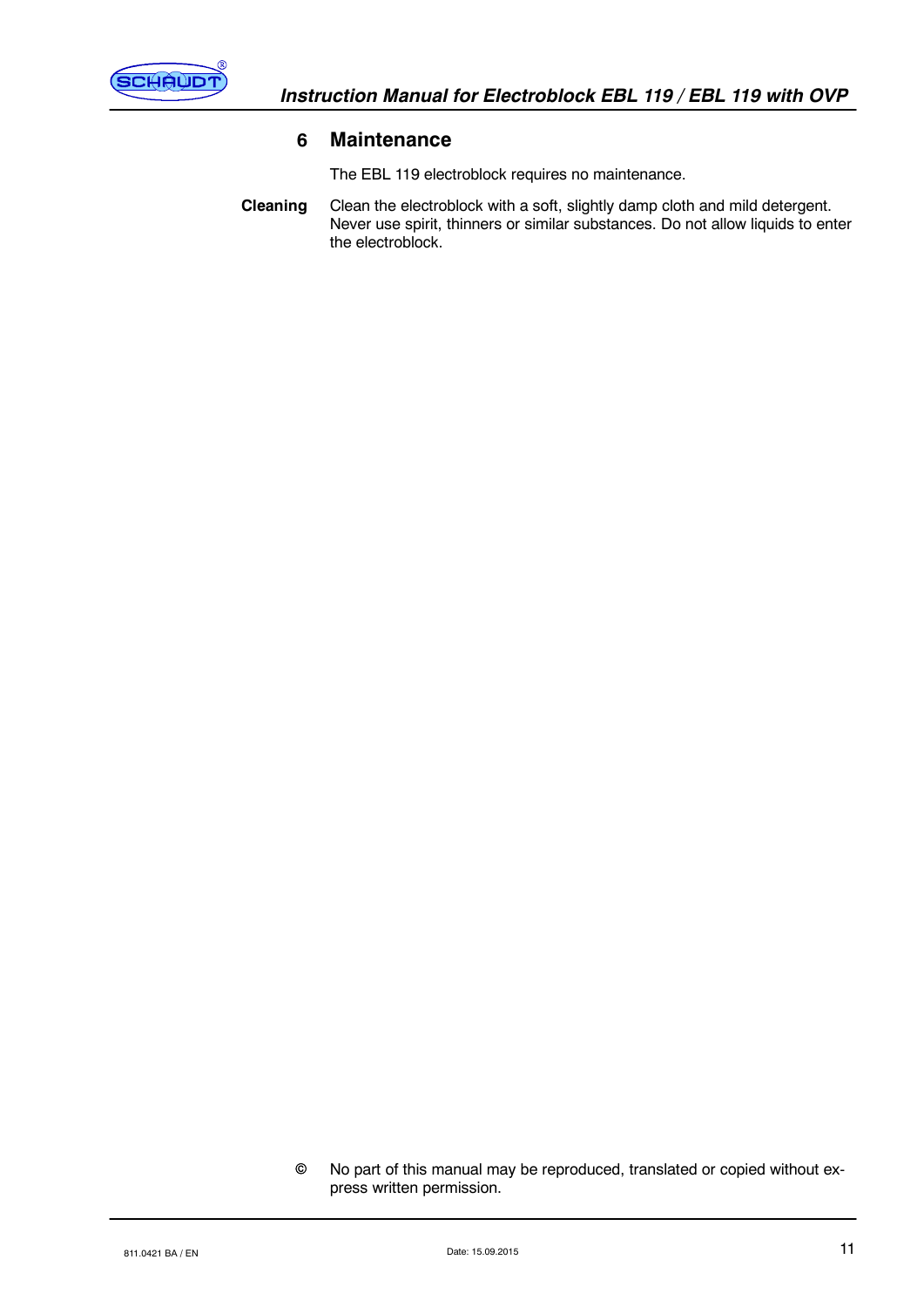

### **Appendix**

### **A EC Declaration of Conformity**

Schaudt GmbH hereby confirms that the design of EBL 119 electroblock complies with the following relevant regulations:

The original EC declaration of conformity is available for reference at any time.

Schaudt GmbH, Elektrotechnik & Apparatebau **Manufacturer**

Planckstraße 8 88677 Markdorf Germany **Address**

#### **B Special fittings/accessories**

Schaudt IT ... / LT ... switch panel (required for operation) **Switch panel**

Schaudt battery charger LAS ... with max. 18 A charge current, including suitable connection cable (MNL). **Additional charger**

Schaudt Solar charge regulator type LR ... for solar modules with a total current of 14A with 3-pole connection plug and connection cable **Solar charge regulator**

#### **C Customer service**

Schaudt GmbH, Elektrotechnik & Apparatebau Planckstraße 8 88677 Markdorf, Germany **Customer service**

Phone: +49 7544 9577-16

Email: kundendienst@schaudt-gmbh.de

Web: www.schaudt-gmbh.de

- Returning a faulty device: **Send in device**
	- Complete and enclose the fault report, see Appendix D.
	- Send it to the addressee (free delivery).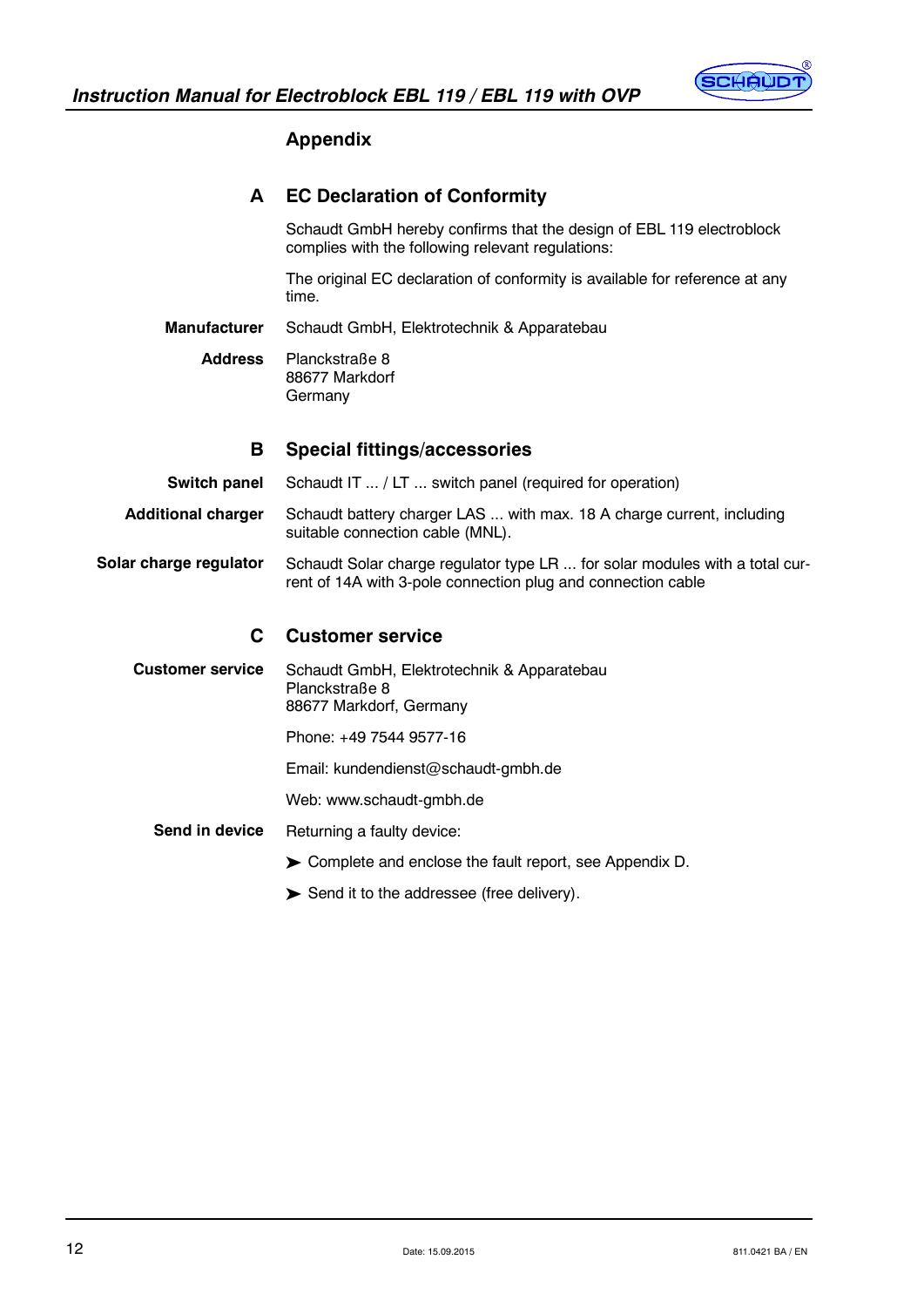

### **D Fault report**

In the event of damage, please fill in the fault report and send it with the faulty device to the manufacturer.

| Device type:         |                   |                      |
|----------------------|-------------------|----------------------|
| Item no∴<br>Vehicle: | Manufacturer:     |                      |
|                      | Model:            |                      |
|                      | Own installation? | Yes $\Box$ No $\Box$ |
|                      | Upgrade?          |                      |

Following fault has occurred (please tick):

 $\Box$  Electrical consumers do not work - which?

- (please specify below)
- $\Box$  Switching on and off not possible
- $\Box$  Persistent fault
- Intermittent fault/loose contact

Other comments: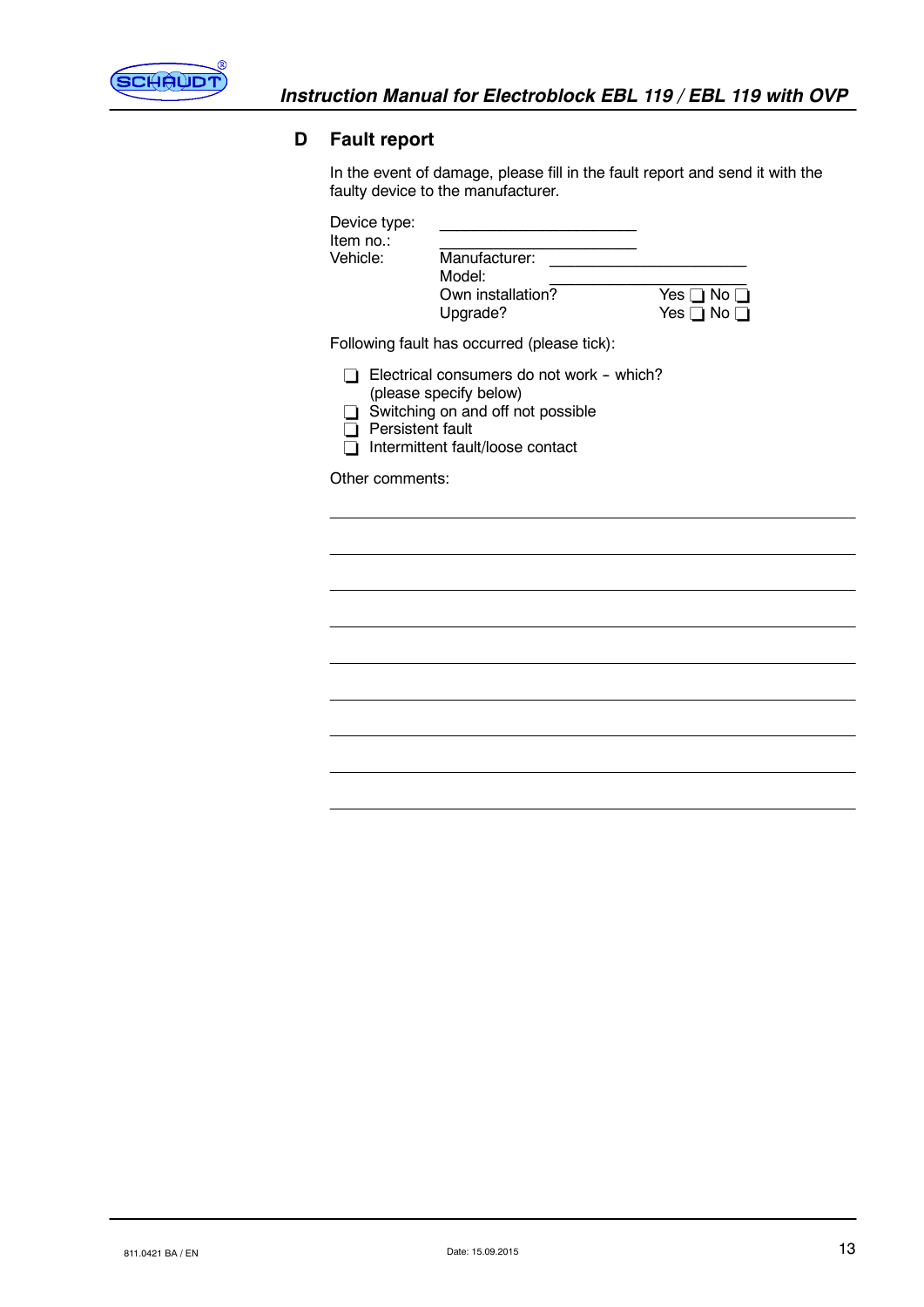

### **E Layout**



Fig 4 Layout of the EBL 119 electroblock (front)

- 1 mains connector
- 2 Connection block, refrigerator<br>3 Connection block, refrigerator
- Connection block, refrigerator supply D+, battery sensor/control lines
- 4 Connection block, frost protection valve, heating and floor light/steps
- 5 Connection, IT ... / LT ... control and switch panel<br>6 Connection block, reserve
- 6 Connection block, reserve<br>7 Connection block, solar ree
- **Connection block, solar regulator**
- 8 Connection block, additional charger
- 9 Connection block TV, pump, consumers
- 10 AGM/gel battery selector switch
- 11 Flat vehicle fuses
- 12 Battery cut-off switch
- 13 Housing
- 14 Assembly flaps
- 15 Sticker + OVP (only for EBL 119 with OVP)



Fig 5 Layout of the EBL 119 electroblock (rear)

1 Connection, living area battery<br>2 Earth connector Earth connector

3 Connection, starter battery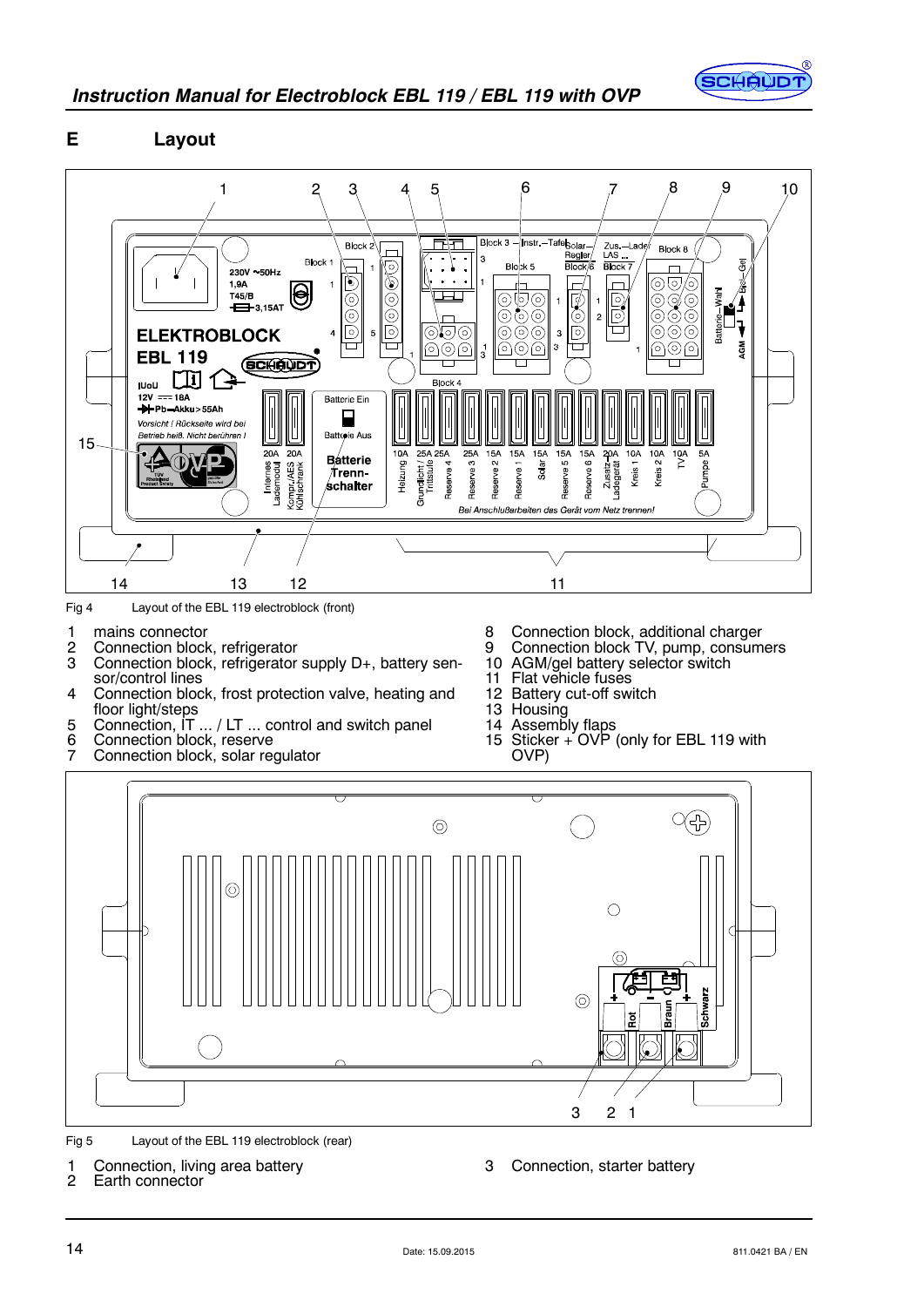

### **F Block diagram/wiring diagram**